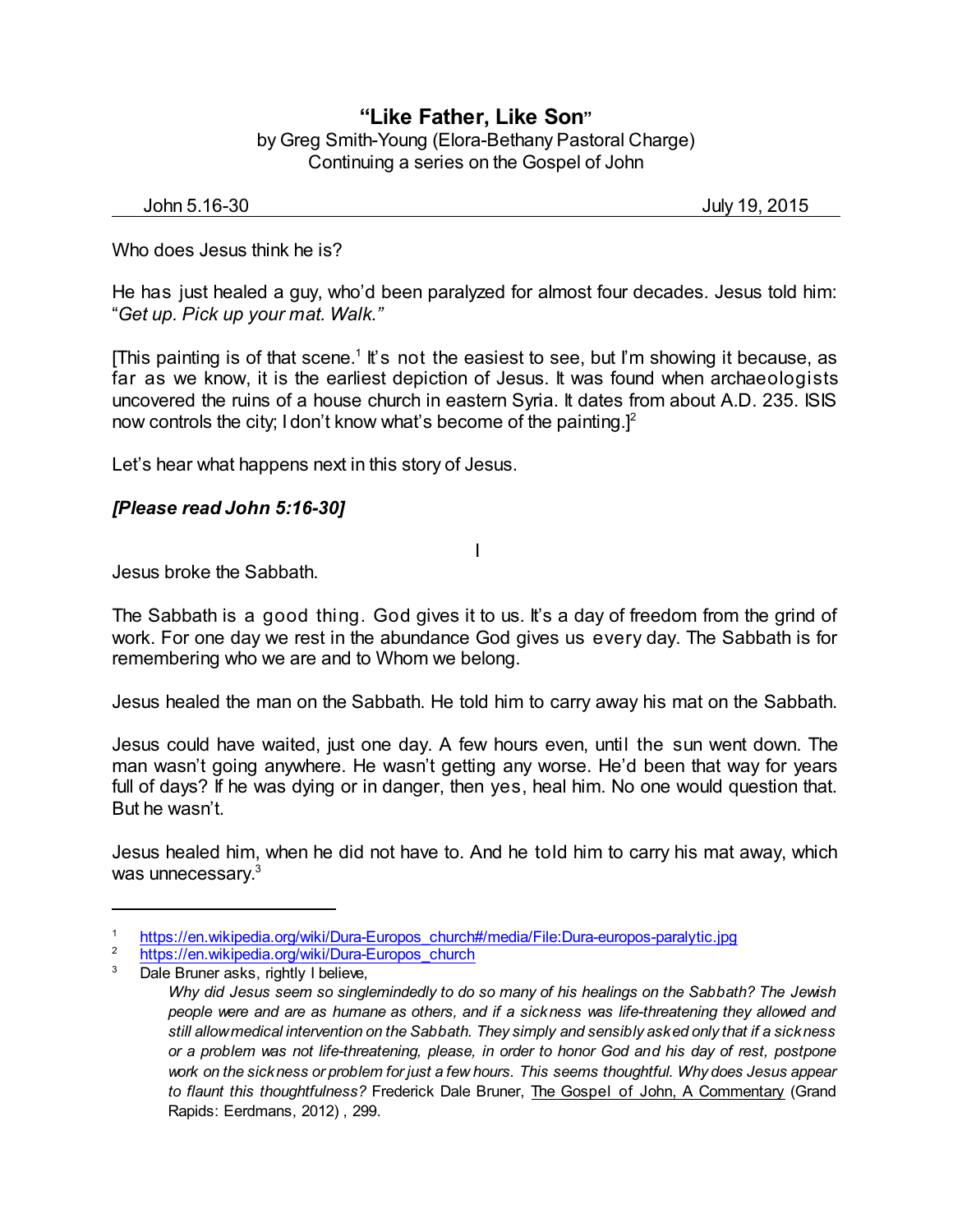Pressed for a reason, Jesus gives this and sets off anexplosion.*"My Father is still working, and I am working to."*

Not even "our Father." No, "*my* Father," Jesus says. <sup>4</sup> Like there is something special about him and God!

Who is this Jesus?

II

Great question. If I'm going to follow someone, I should know whom I am following.

Suppose I'm a stranger in a wild place. You come along and offer to guide me. What do I want to know? You know where you are going. You know how to get there. You are qualified as a guide. You have the skills and experience to survive in this place. I also need to know you care about me. Are you going to jerk me around? Are you crazy?

Friends, life is strange. The world is bewildering. If we are going to follow someone, we'd better know who.

Jesus? Hmm. You've seen what some of his followers are like? See how they act? Not good! Also, Jesus lived a long time ago, in a far different place? How can we trust him today?

Even back then, people were wondering. If Jesus doesn't even know enough to keep the Sabbath, or doesn't care enough . . . he's dangerous. People were drawing to him. So the leaders were out to stop him.

III

How does Jesus answer them? And us?

Jesus does two things. Second, he gives what we might call "personal references." We will look at those next week. First, he explains where he learned to act as he is acting, to do what he is doing, to have the priorities he is showing. Where he learned . . . or more correctly, from whom he learned.

Basically he says, "Like Father, like Son."

His dad Joseph practiced carpentry.<sup>5</sup> Growing up in Nazareth, Jesus learned this trade by working with his dad, side-by-side. That's the traditional way of passing on from one generation to the next. The child is shaped by imitating the parent. It's an apprenticeship approach to learning. Jesus apprenticed with Joseph, and became a carpenter like his

<sup>4</sup> *"In all four Gospels, without exception, Jesus constantly speaks of God as 'my Father."* Bruner, 310.

<sup>5</sup> The Greek word used is *tektôn*. That's a blanket term for a skilled worker. Ancient tradition says Joseph's skill was carpentry.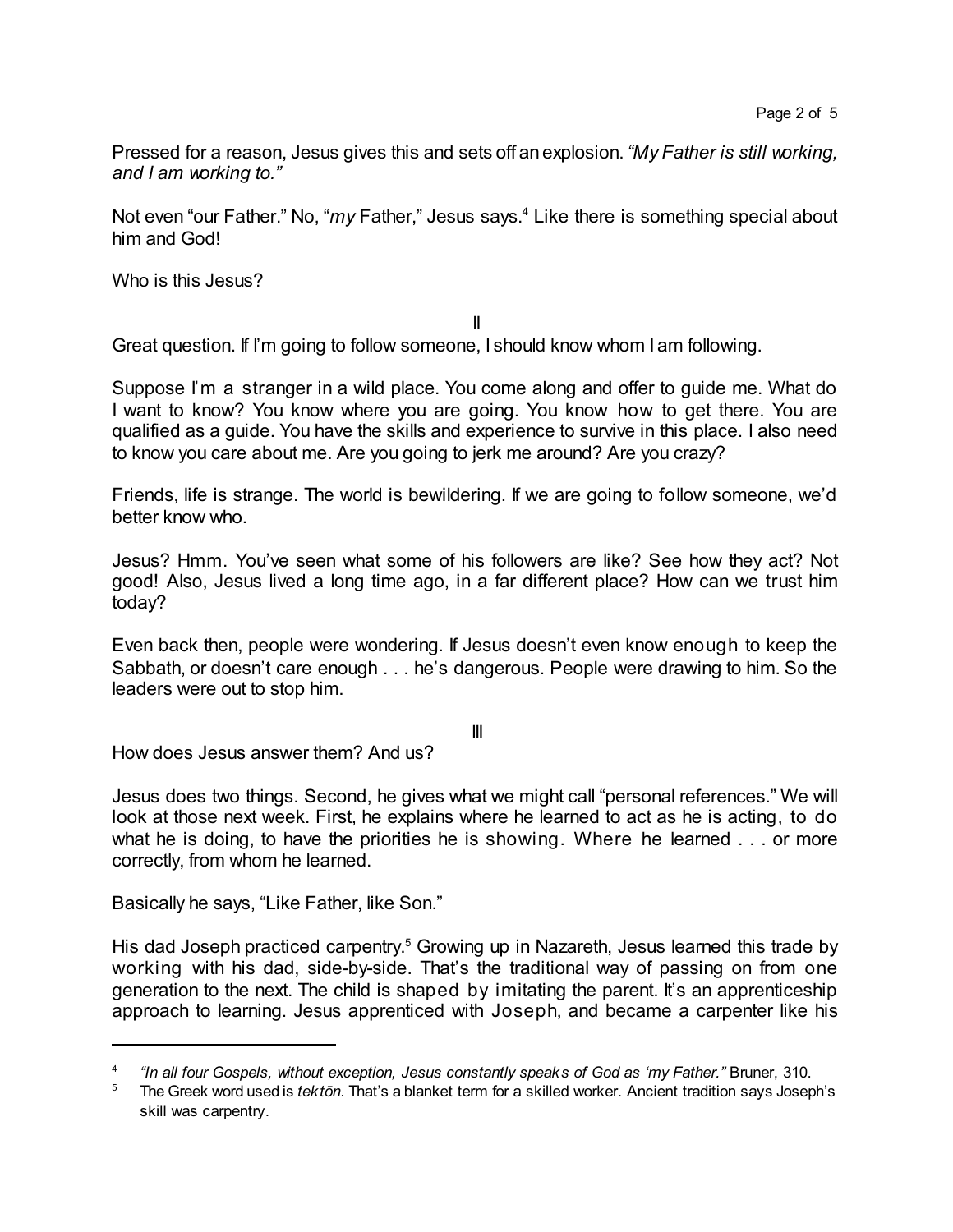dad.<sup>6</sup>

Jesus uses this apprenticeship idea to explain what he is doing. He is the Son of God who has learned from God the Father. God works on the Sabbath; otherwise, everything would fall apart. His Father is working, so Jesus the Son is working too.

IV

Then, Jesus says even more.

Only God, the Creator of all, can give life.<sup>7</sup> Jesus knows that. Listen, then, to what he says about himself. 8

*. . . just the Father raises the dead and gives life, so too does the Son give life to whomever he wishes.* (v. 21)

*Just as the Father has life in himself, in the same way he has given the Son the privilege of having life in himself.* (v. 26)

Jesus is saying God's creator-authority belongs to him.

Only God, the Lord of all, can judge us.<sup>9</sup> Again, listen then to what Jesus says:

*The Father does not judge anyone, but he has handed over all judgment to the Son . . .* (v. 22)

*[The Father] gives the Son authority to judge, because the Son is the Human One [or "Son of Man"]. 10* (v. 27)

Why judgement? God is making things right. For God to birth the new creation, the evil that

Matthew 13.55 identifies Jesus as "the carpenter's son." The parallel passage in Mark 6.3, upon which Matthew likely based his account, says that Jesus was a carpenter. The fact that Joseph is not mentioned in the Gospel accounts, except during Jesus' childhood, strongly suggests he died during Jesus' youth.

<sup>7</sup> "Only God 'raises the dead and makes alive.' All monotheistic faith holds firmly to this conviction." Bruner, 313.

<sup>&</sup>lt;sup>8</sup> Any doubt that Jesus is talking about himself when he speaks of "the Son" is dispelled in v. 30 when he switches to the first person "I."

 $^9$   $\,$  "Two realities were confessed with feeling in Jewish monotheistic faith: (a) That only God gives life at the beginning and (b) that only God gives judgement at the end." Bruner, 314.

 $^{\text{10}}$  "In Jewish faith, the Son of Man was expected to come for judgement. Jesus occupies this office, we now learn again. Jesus is not only the creative Son of God/Word of God at the beginning of all human life (1:3; 5:24-25; cf. Col 1:16-17), but he is also the critical Son of man at the end of everyone's life, as we are now *learning (vv. 27-29)."* Bruner, 317.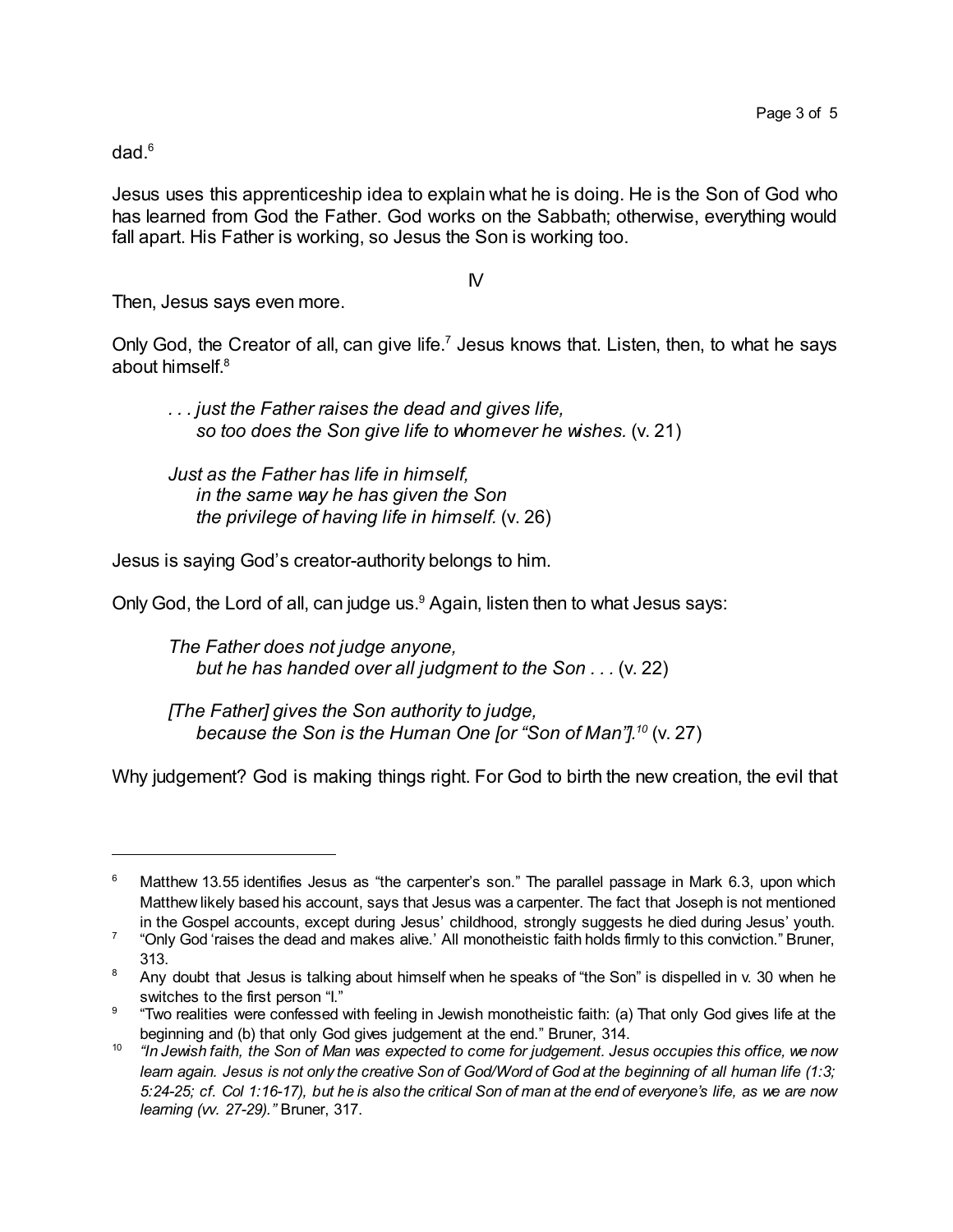has made a mess of the old creation needs to be pointed to and dealt with.<sup>11</sup> Only God is fit to do this with wisdom, power and grace. Now, Jesus is saying God's judge-authority belongs to him.

Then, Jesus wraps together "giving life" and "judging."

*Don't be surprised by this, because the time is coming when all who are in their graves will hear [the Son's] voice. Those who did good things will come out into the resurrection of life, and those who did evil things into the resurrection of judgment.* (vv. 28-29)

Our beginnings and our endings are in God's hands. Which means, our beginnings and endings are in Jesus's hands!

V

Saying he can judge, when only God can judge. Saying he can give life, when only God can give life. Is Jesus so arrogant?

Or, is it true?

An apprentice-child learns to do what the parent does. There is a unity, an equality between the two. However, the child is also dependent on the parent, and subordinate to the parent.

So Jesus says:

*The Son cannot do anything on his own. He can only do what he sees the Father doing. Whatever the Father does, the Son is doing too, and the same way.* (v. 19)

And he finishes with this:

*I can't do anything by my own authority. I judge based on what I hear, and my judgment is fair, because I don't seek my own will but* the will of the one who sent me. (v. 30)<sup>12</sup>

 $11$  "God has longed to put the world to rights; now, with is apprentice son on the job, he is doing so at last. But bringing new creation to birth can only be done if the evil that has corrupted the old creation is named, *shamed and dealt with. That's what judgement is all about."* N. T. Wright, John for Everyone, Part 1

<sup>(</sup>Louisville: Westminster John Knox, 2004), 64. 12 "Subordination is written all over this verse, and Jesus wants it to be the summarizing memory of his defense. Jesus is equal to the Father in no other way than by his being totally subject to him." Bruner, 319.